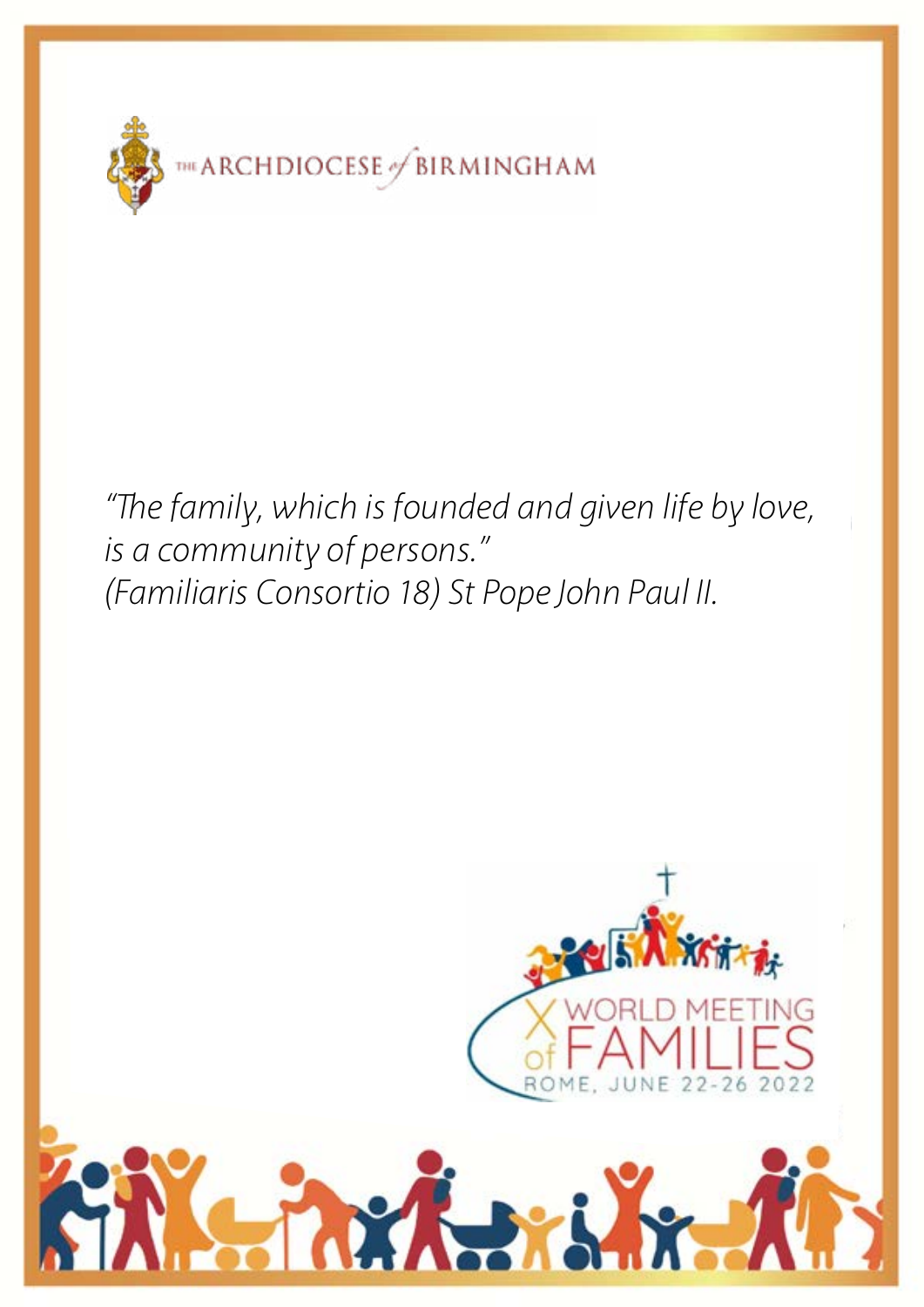

At past meetings most families stayed at home with the meeting perceived as being something remote, at most followed on television, and unknown to the majority of families. This time WMF will have a special format with an opportunity provided by providence to create a worldwide event that can involve all families that would like to feel part of the ecclesial community.

Under the title **'Rome at Home'** we will be developing ways to celebrate the gift of family life.

In his apostolic exhortation*Evangelii Gaudium (The Joy of the Gospel)*, Pope Francis speaks about **the importance of parish life.** He refers to St Pope John Paul II's description of a parish as "the Church living in the midst of the homes of her sons and daughters" *(Christifideles Laici, 26)*. We are encouraged and strengthened through our community, while we are formed by the Holy Spirit.

Pope Francis highlights that **a parish is called to be the presence of the Church in a community**, providing a place where people can hear God's word, grow in discipleship, and extend themselves in love to the poor and needy, bringing families together — a place where we can pray, worship, and celebrate together *(Amoris Laetitia 87,88)*.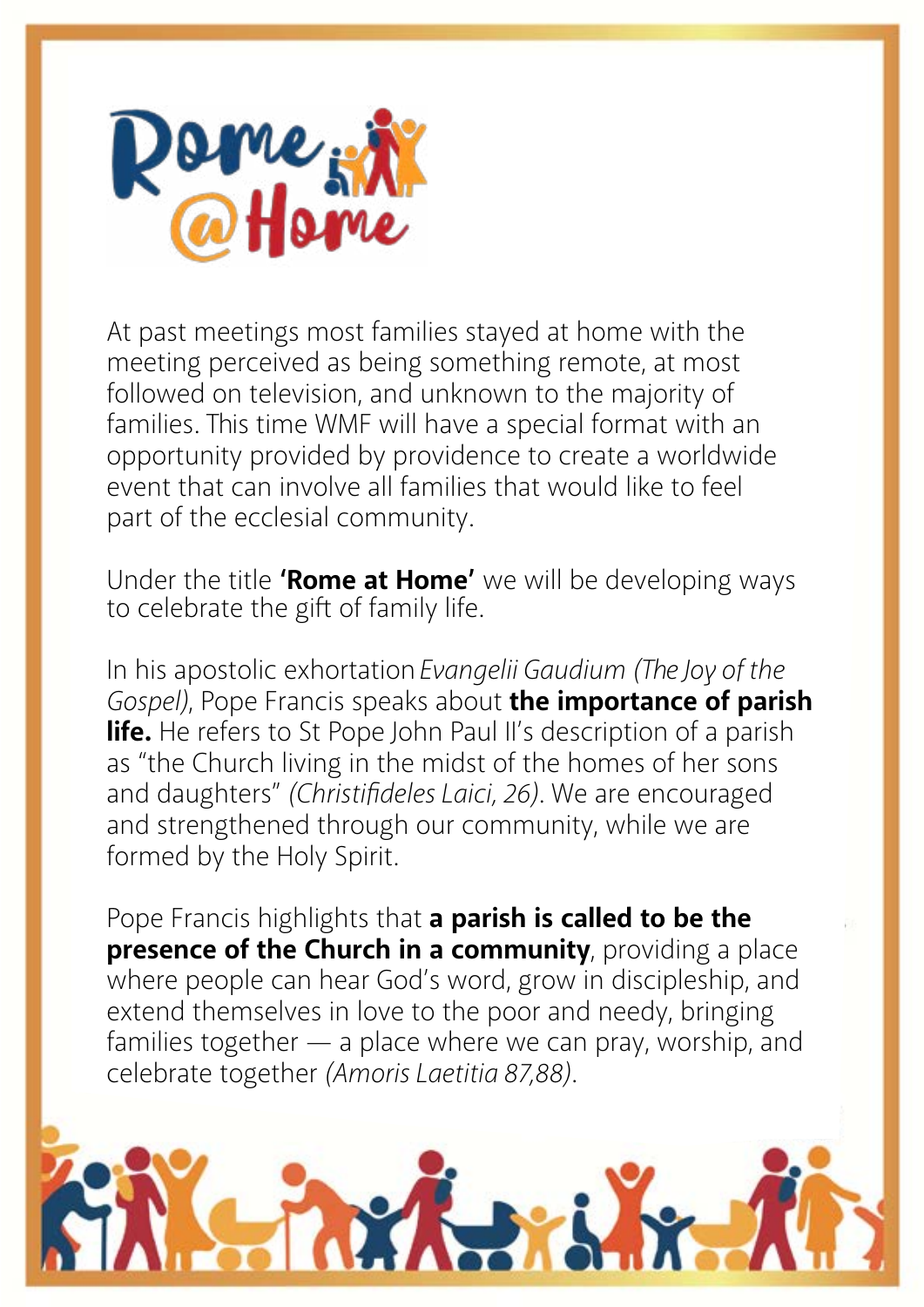In a 2005 address, Pope Benedict XVI described the parish as an extended family that "brings together brothers and sisters who have no desire for power or selfish interests, but who live in the joy of the charity of God, who is love." It is when we come together at Mass, as a community in Christ, that **we see the great variety of families who make up our extended parish family.**

It is a special joy when we see young families taking part in the Mass and engaged in the life of the parish. When babies are crying, or fidgety children are making a noise; these are all signs that the Church is young and alive; a community of young families, mature families, extended families, young and old together.

**The World Meeting of Families will offer a great opportunity to remember those families who have fallen away during the pandemic** for whatever reason, reflecting on the recent synodal questions: "Are we aware of those at the edge of our community?" and "Are we welcoming?"

What better way to celebrate the joy of family life, than to embrace the opportunity that is this year's World Meeting of Families, inviting everyone back home to Mother Church to celebrate just as the Father does with the return of the Prodigal Son.

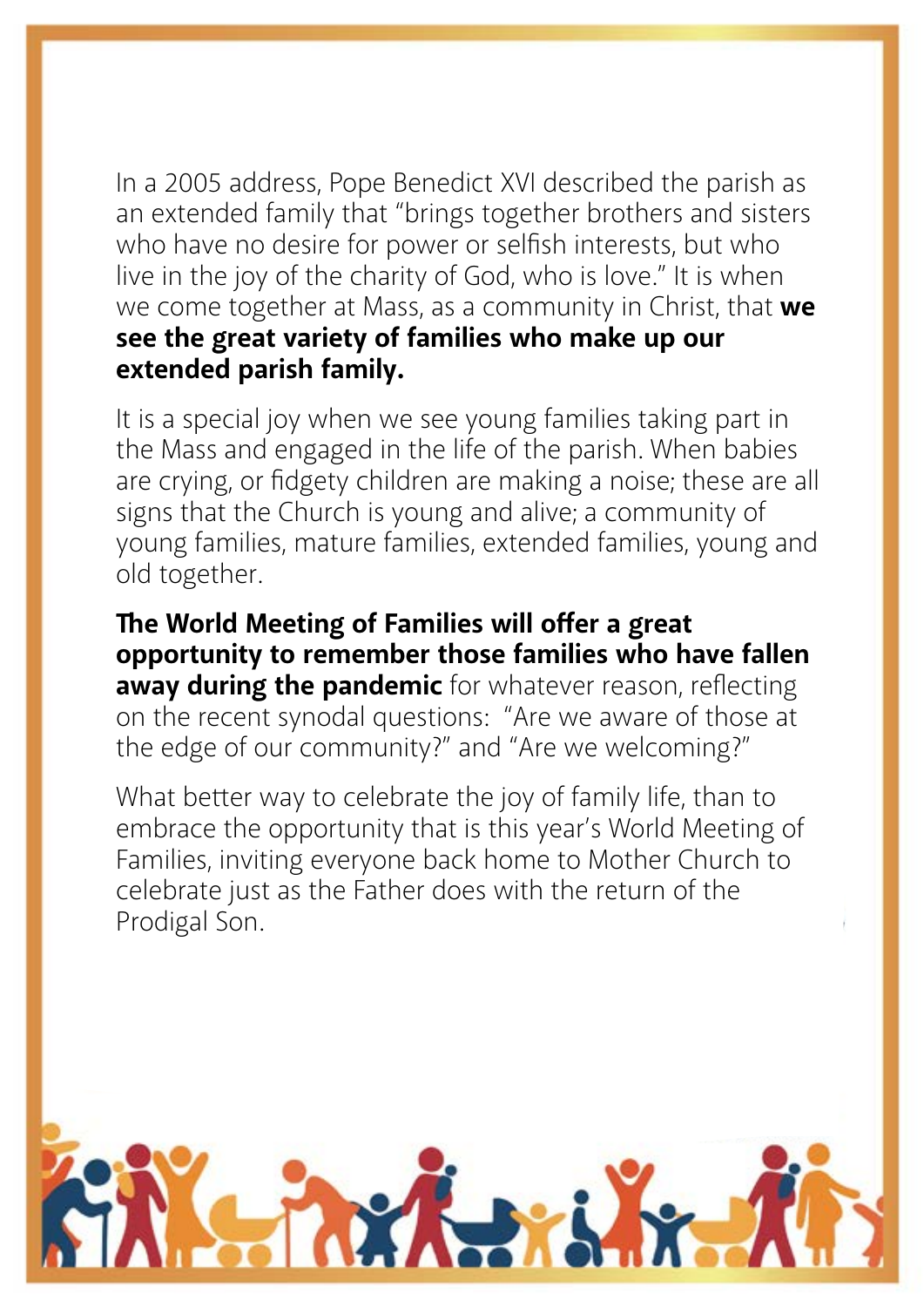## **The ways to get involved during the WMOF (22nd – 26th June)**

- 1 Share the prayer card with family and friends. Encourage them to list all those (past and present) they will hold in prayer on the back of the card, place it on the mantlepiece or fridge so it is always visible
- 2 Publish the prayer in your newsletter, and share on all your social media platforms using #rome@home
- 3 Have a petition box on the sanctuary throughout the week (label provided) and invite all to submit petitions
- 4 Plan to host a parish picnic to celebrate the joy of family life that coincides with the closing of WMOF and stream the Angelus on the Sunday and listen to the message from Pope Francis
- 5 Use the catechetical resources www.romefamily2022.com to devise ways of developing family ministry in your parish

For further information contact Lianne Pap, Marriage and Family Life Coordinator: lianne.pap@caob.org.uk

> **www.rcaob.org.uk** Registered Charity No 234216

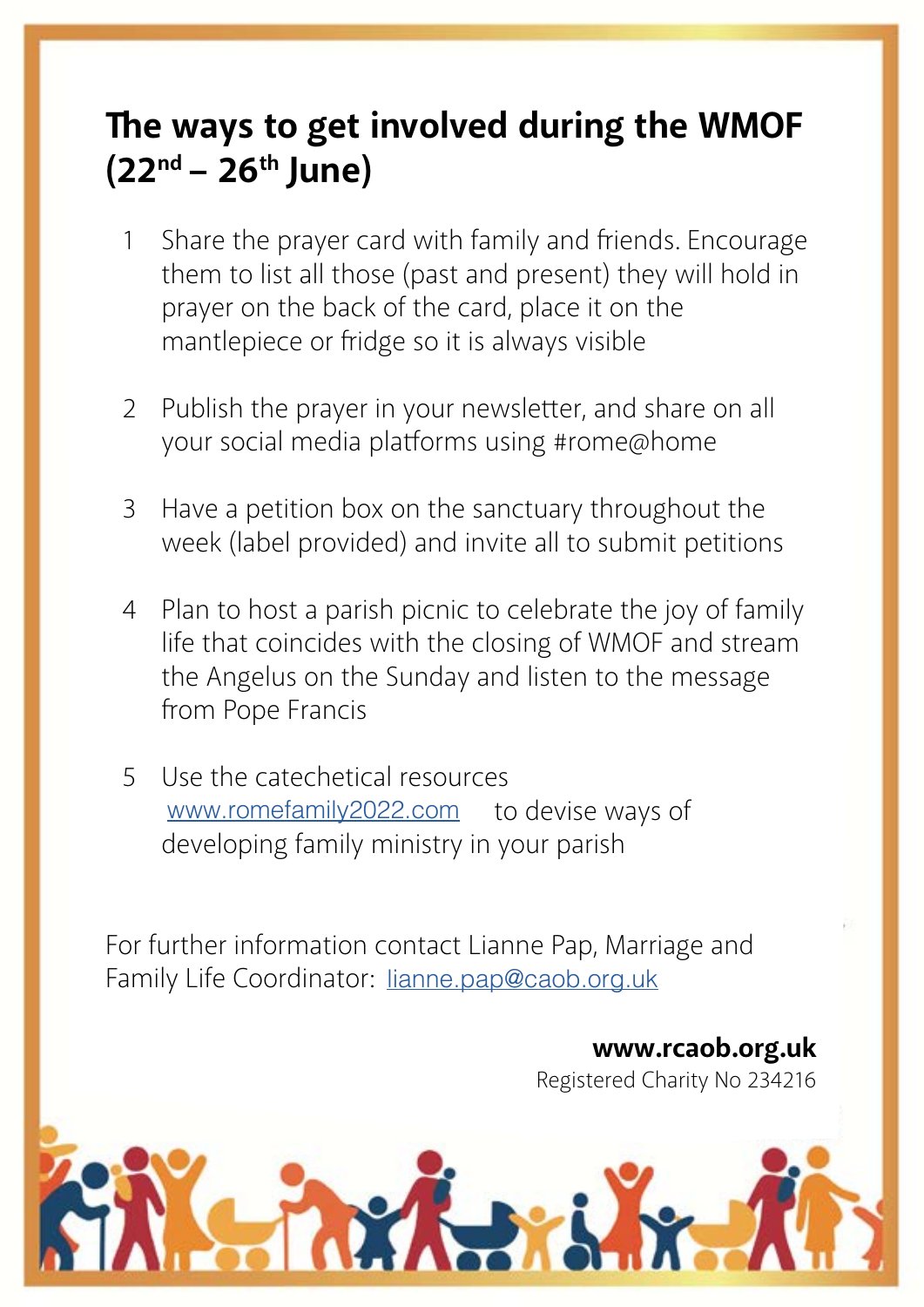## The **Lating of deviation of WAMP Amoris Laetitia – A Pastoral Approach**

Laetitia, a series of 10 videos, with accompanying guides has been produced as part of the preparation provide the back of the cardinal of the cardinal contribution of the cardinal contribution of the cardinal contribution of the cardinal contribution of the cardinal contribution of the cardinal contribution of the cardinal mantlepiece is in the manufacture of the individual solid in the individual solid solid in and color 2 Published the prayer in your newsletter, and share on all the property of the share on all the share on all the share on all the share on all the share on all the share on all the share on all the share on all the share As a way of exploring the Apostolic Exhortation, Amoris for the tenth World Meeting of Families that the global Church is invited to participate in and celebrate together from June 22nd-26th 2022.

your social media platforms using #rome@home of the document and is hoped they can provide a framework and begin conversations in all areas of family the value and beauty of marriage and family life in the Church and in society. The coincides with the control of WMOF and streams of WMOF and streams of WMOF and stre The collection of videos journey through each chapter ministry. Pope Francis encourages us to rediscover

We are invited to make known the pastoral richness of Amoris Laetitia:

It is not enough, in fact, for pastors and pastoral workers developing family ministers in the family of the set of the set of the set of the set of the set of the set of <br>In your part of the set of the set of the set of the set of the set of the set of the set of the set of the se part and another, secting in it what they will need in Fach concrete circumstance. (ALT) *to give it "a hasty general reading": rather, it is desirable that, together with families, they patiently delve into one part after another, seeking in it what they will need in each concrete circumstance.* (AL 7)

Each video comes with a printable guide that can be used by parishes, groups and families as part of any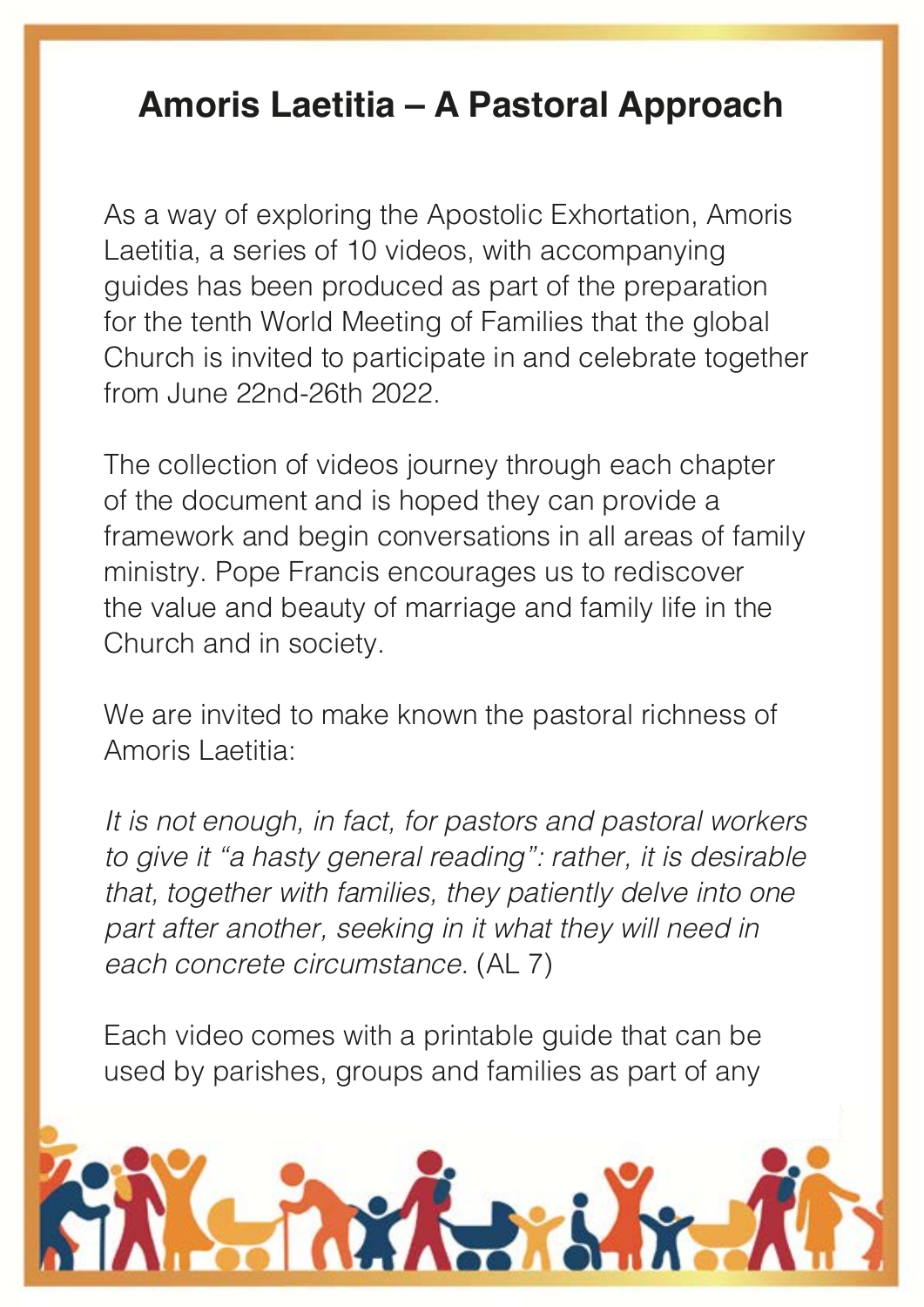The way is get involved during the WMOFF was designed to get in the WMOFF was designed to get in the WMOFF was designed to the WMOFF was designed to the WMOFF was designed to the WMOFF was designed to the WMOFF was designe ongoing formation as well as reflection and prayer in the family.

As we continue on our synodal journey let us remember walking alongside them is a foundation to build on and enable all to participate and contribute to the life of the  $\mathsf{rch}_{\mathsf{r}}$ meeting families where they are at, listening to them, and Church.

2 Publish the product of prayer in the product of the product of the product of the product of the product of  $\sim$ your social media platforms using the roman platforms using the roman platforms using the roman platforms of  $\frac{1}{2}$ Video 1 – Walking Together [https://youtu.be/ug7VC5iCydQ](https://youtu.be/ug7VC5iCydQ )

 $\frac{3}{4}$  Highanily in the light of the sydia of God <u>[https://youtu.be/PJ-fS7cWUhA](https://youtu.be/PJ-fS7cWUhA )</u> Video 2 – The Family in the light of the Word of God

Video 3 – The Vocation of the family [https://youtu.be/kFxj9pmdo5o](https://youtu.be/kFxj9pmdo5o )

Video 4 – Love in marriage [https://youtu.be/4S2uQPUV6Bs](https://youtu.be/4S2uQPUV6Bs )

Video 5 – The foreverness and beauty of love [https://youtu.be/hICtB6e0\\_EI](https://youtu.be/hICtB6e0_EI )

For function contact Lianguage and Contact Lianguage and Marriage and Marriage and Marriage and Marriage and M<br>Here is a contact Lian of the Lian number of the University Presented Archives and Marriage and Marriage and M Family Catalog Crisb Miloseph Video 6 – Fruitful love [https://youtu.be/cW3Dwns8qf4](https://youtu.be/cW3Dwns8qf4 )

**www.rcaob.org.uk** Video 7 – Called to an ecclesial mission [https://youtu.be/RKjHdg\\_o9-g](https://youtu.be/RKjHdg_o9-g )

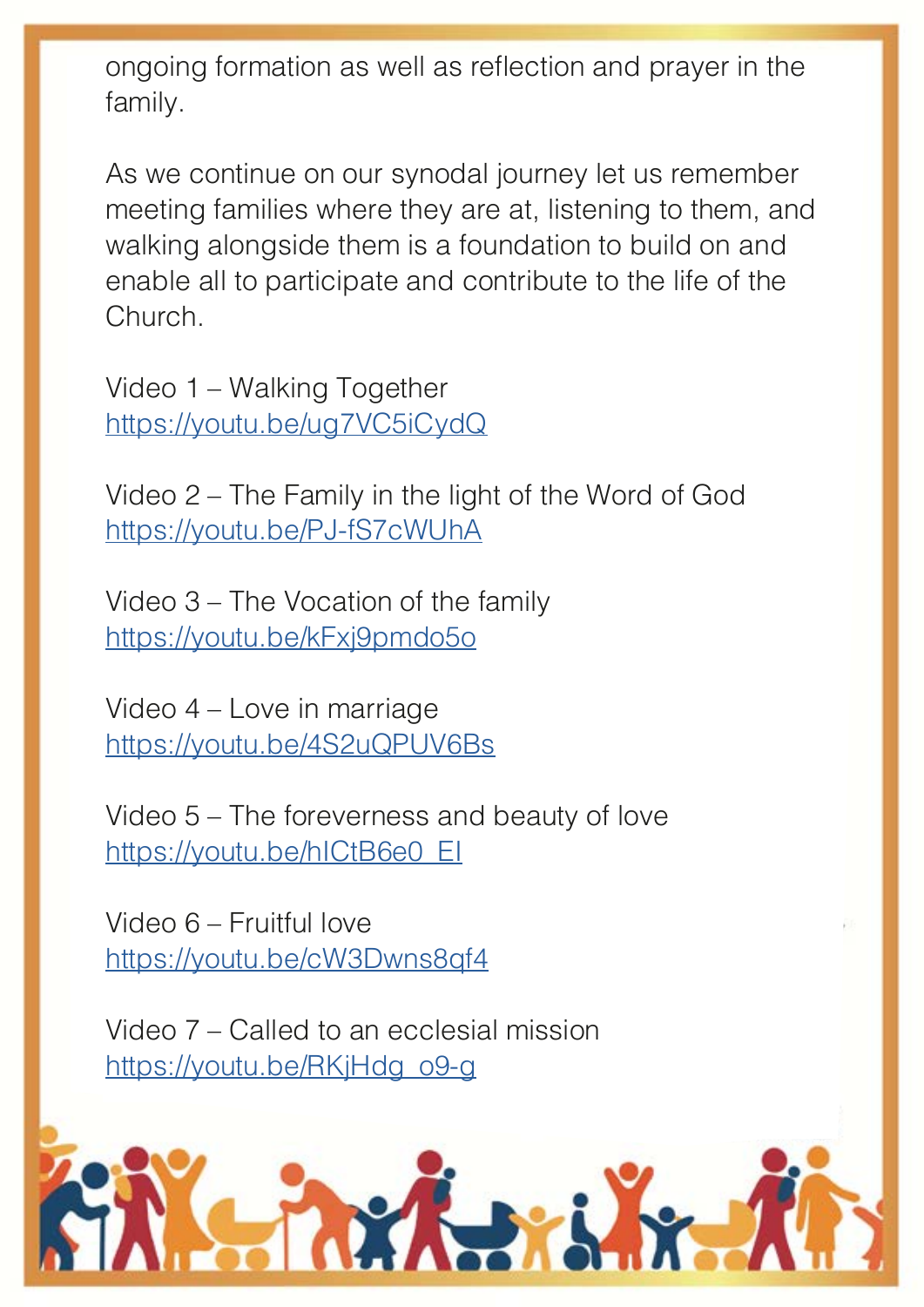Video 8 – Educating children: A call, a challenge, a joy **(22nd – 26th June)** [https://youtu.be/ZcWJmf67bds](https://youtu.be/ZcWJmf67bds )

 $1000$  S  $\sim$  Accompanying weakness.  $t$ ,  $t$  yould be given by a set all those equal to the set of  $p$ Video 9 – Accompanying weakness [https://youtu.be/j7BY2OTL5hs](https://youtu.be/j7BY2OTL5hs )

prayer on the back of the card, place it on the Video 10 – The Spirituality of Marriage and the Family [https://youtu.be/mciTEsMiXt4](https://youtu.be/mciTEsMiXt4 )

As we continue on our synodal journey let us remember meeting families where they are at, listening to them, and enable all to participate and contribute to the life of the  $\mathcal{L}$  that coincides with the coincides with the coincides with the coincides  $\mathcal{L}$ walking alongside them is a foundation to build on and Church.

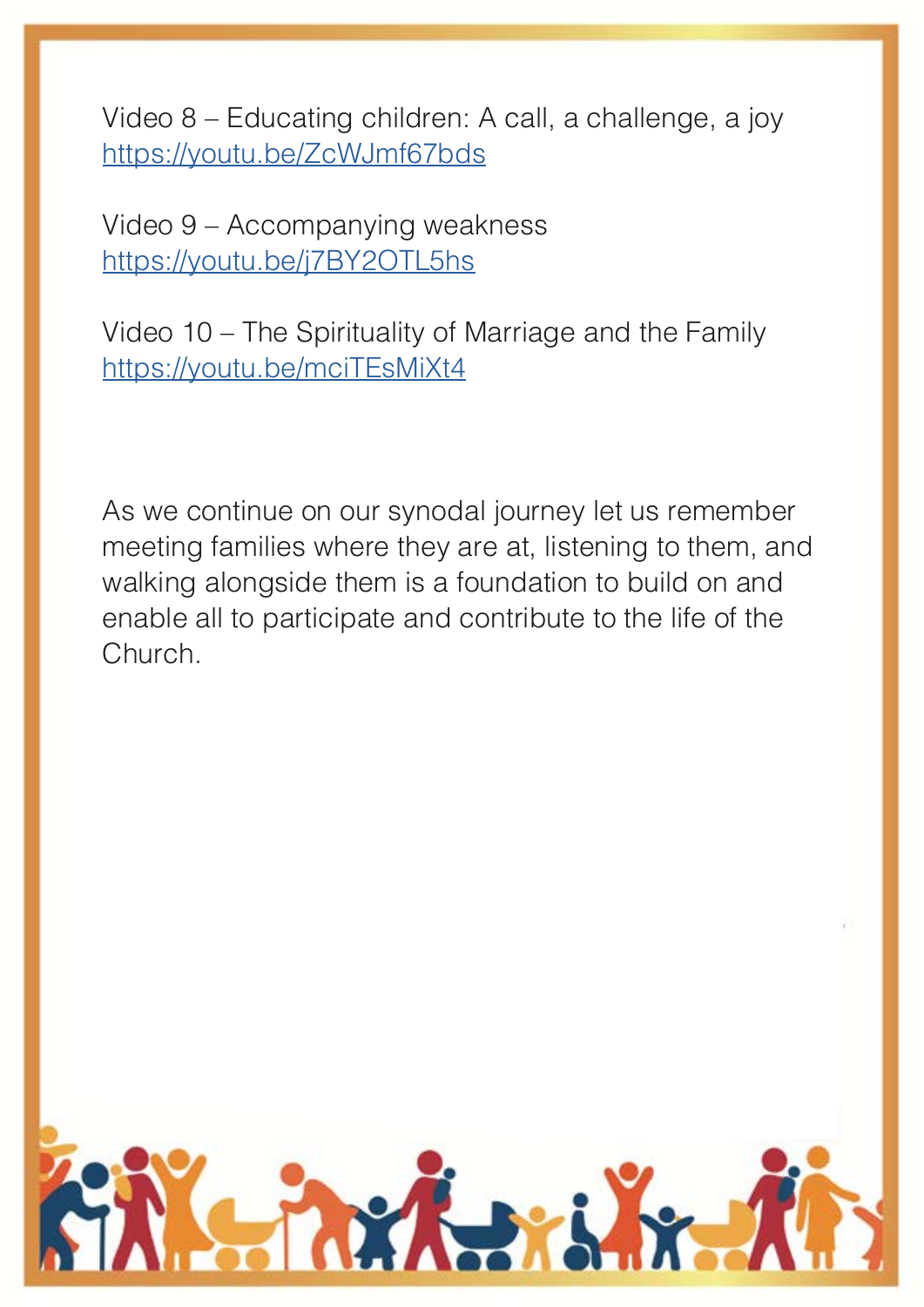

Heavenly Father,

We thank You for the great gift of the family and every individual within the family.

May they rediscover each day the grace they have received,

and as small domestic Churches,

may they know how to witness to your Presence and to the love with which Christ loves the Church. Sustain them and make them aware

of the path to holiness upon which You call them, so that they might experience your infinite Mercy and find new ways to grow in love.

Lord, grant that each family

might live their specific vocation to holiness in the Church

as a call to become missionary disciples,

in the service of life and peace,

Amen

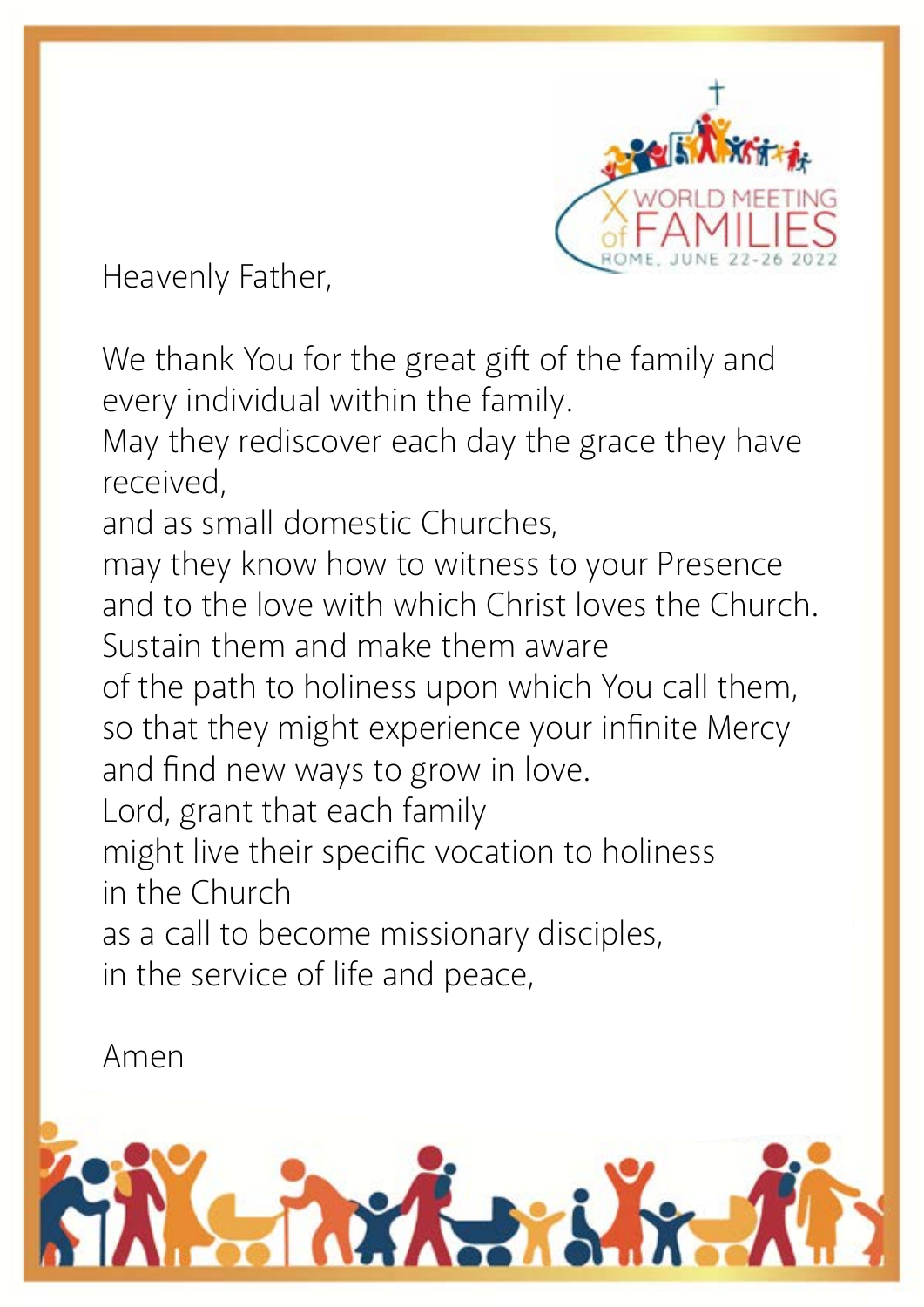## **Family Love: Vocation and Path to Holiness**

Heavenly Father, We come before You to praise You and to thank You for the great gift of the family.



We pray to You for all families consecrated by the Sacrament of Matrimony. May they rediscover each day the grace they have received, and as small domestic Churches, may they know how to witness to your Presence and to the love with which Christ loves the Church.

We pray to You for all families faced with difficulty and suffering caused by illness or circumstances of which only You know. Sustain them and make them aware of the path to holiness upon which You call them, so that they might experience your infinite Mercy and find new ways to grow in love.

We pray to You for children and young people: may they encounter You and respond joyfully to the vocation You have in mind for them; We pray for parents and grandparents: may they be aware that they are signs of the fatherhood and motherhood of God in caring for the children who, in body and spirit, You entrust to them; for the experience of fraternity that the family can give to the world.

Lord, grant that each family

might live their specific vocation to holiness in the Church as a call to become missionary disciples, in the service of life and peace, in communion with our priests,

religious, and all vocations in the Church.

Bless the World Meeting of Families. Amen.

> Official prayer for the X World Meeting of Families 22-26 June 2022